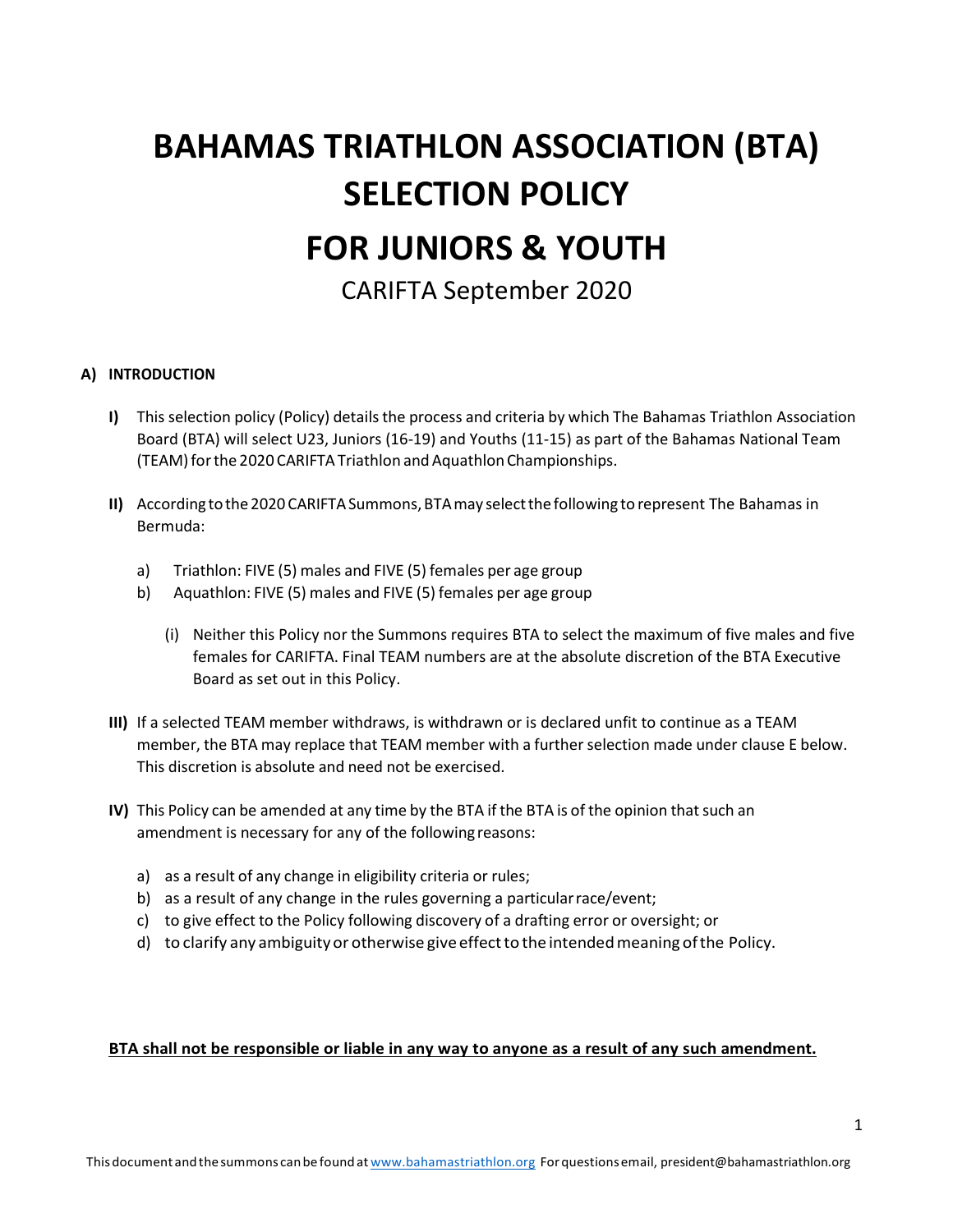# B) ELIGIBILITY

- I) The CARIFTA Summons determines national representation eligibility and the BTA's eligibility requirements for TEAM members are that they:
	- a) be a citizen of The Bahamas, or be a resident of The Bahamas of at least 6 months;
	- b) Age groups will be determined based on age at December 31 of the competition year;
	- c) be a current financial member of the BTA;
	- d) have acquired personal accident insurance;
	- e) participate in at least one of the BTA's qualifying events as an individual;
	- f) participate as an individual in a qualifying event which has been approved in advance by the BTA;
	- g) follow the BTA mandated training regime once selected for the team.

### C) CARIFTA QUALIFIERS

- I) Athletes can automatically qualify for the TEAM by right of performance in the following Qualifying Races:
	- a) Beautiful Bahamas Triathlon Feb. 29<sup>th</sup>/Mar. 1<sup>st</sup>, Jaws Beach
	- b) Potcakeman Triathlon Mar. 29, Jaws Beach
	- c) Bahamas National Triathlon Championships May  $2^{nd}/M$ ay  $3^{rd}$ , Jaws Beach
- II) Individuals may qualify and compete in both triathlon and aquathlon events.
- III) Following allocation of automatic TEAM positions under clause E below, any remaining TEAM positions may be selected at the discretion of the BTA as set out in clause E below.

#### D) RANKING/POINT SYSTEM

I) The BTA point system is very straight forward. Athletes can earn points by participating and finishing races. Points are awarded to every athlete that participates in one of the races listed under Clause C, and finishes 10th place or better. The amount of points awarded depends on the position the athlete finishes in, as can be seen in the below table.

| .<br><b>Docition</b><br>_ _ _ _ |          |  |  |  |  | . |
|---------------------------------|----------|--|--|--|--|---|
| Points                          | . .<br>ᆚ |  |  |  |  |   |